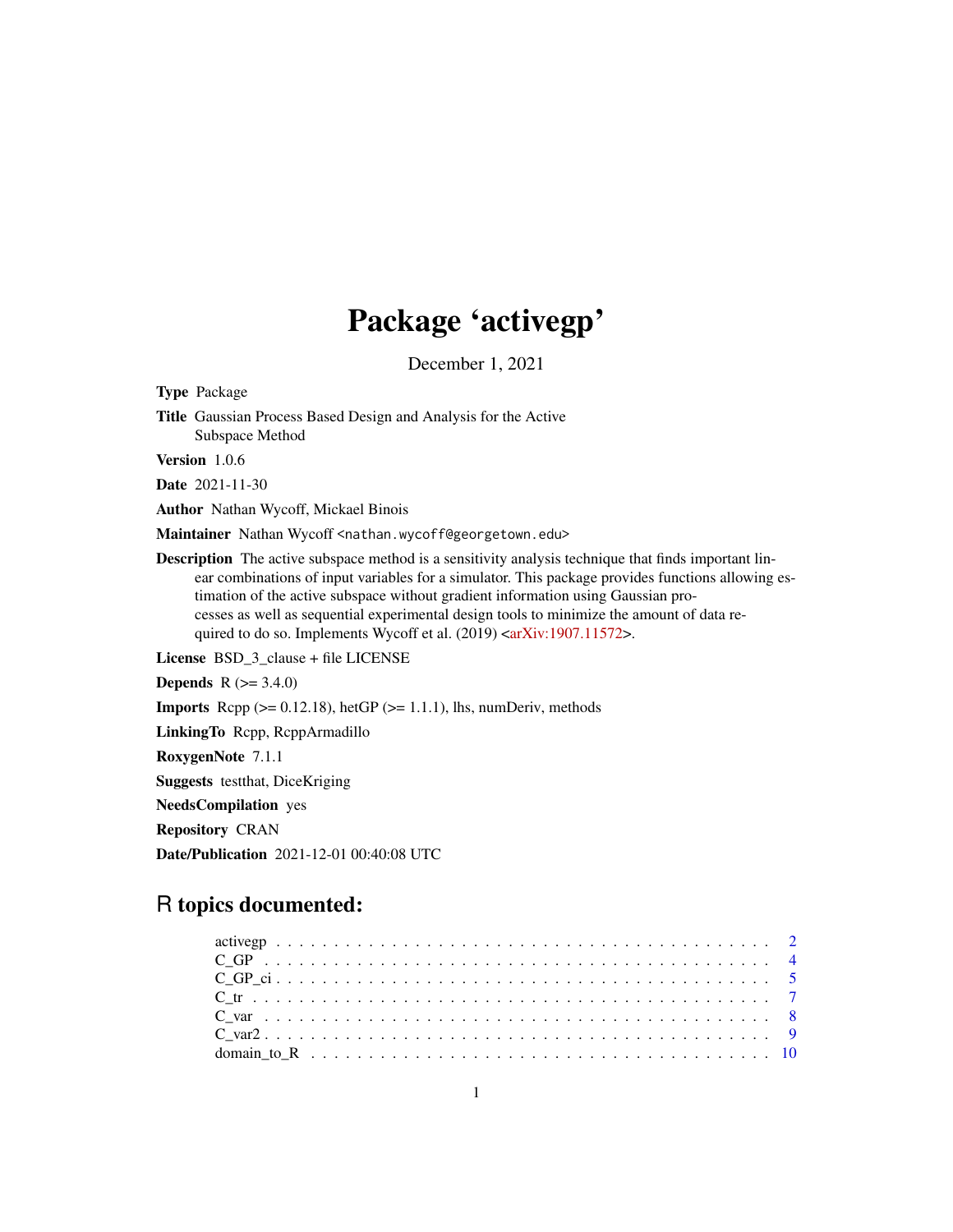#### <span id="page-1-0"></span>2 activegpone of the control of the control of the control of the control of the control of the control of the control of the control of the control of the control of the control of the control of the control of the contro

| Index |  |
|-------|--|

activegp *Package activegp*

# Description

Active subspace estimation with Gaussian processes

# Details

The primary function for analysis of the active subspace given some set of function evaluations is C\_GP.

C\_var, C\_var2, and C\_tr give three possible acquisition functions for sequential design. Either C\_var or C\_var2 is recommended, see Wycoff et al for details and the example below for usage.

#### Author(s)

Nathan Wycoff, Mickael Binois

#### References

N. Wycoff, M. Binois, S. Wild (2019+), Sequential Learning of Active Subspaces, preprint. P. Constantine (2015) Active Subspaces: Emerging Ideas for Dimension Reduction in Parameter Studies, SIAM Spotlights

```
################################################################################
### Sequential learning of active subspaces
################################################################################
   library(hetGP); library(lhs)
    set.seed(42)
   nvar <-2n < - 20nits <- 20
```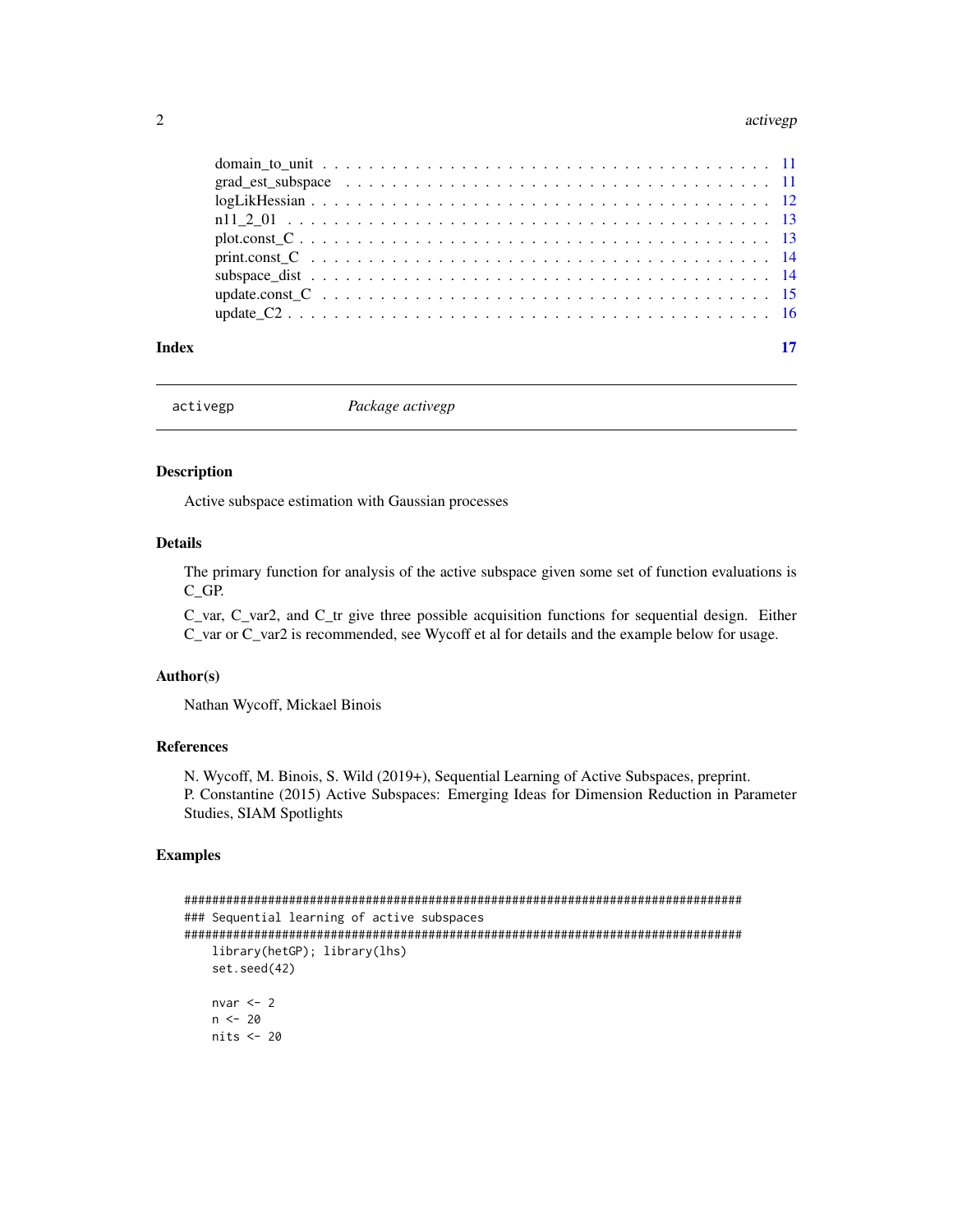#### activegp 3

```
# theta gives the subspace direction
f \leftarrow function(x, theta, nugget = 1e-6){
  if(is.null(dim(x))) x <- matrix(x, 1)
  xact \leq cos(theta) \star x[,1] - sin(theta) \star x[,2]
  return(hetGP::f1d(xact) + rnorm(n = nrow(x), sd = rep(nugget, nrow(x))))
  return(100*erf((xact + 0.5)*5) + hetGP::f1d(xact) +
    rnorm(n = nrow(x), sd = rep(nugget, nrow(x))))}
theta_dir <- pi/6
act_dir <- c(cos(theta_dir), -sin(theta_dir))
# Create design of experiments and initial GP model
design <- X <- matrix(signif(maximinLHS(n, nvar), 2), ncol = nvar)
response \leq Y \leq apply(design, 1, f, theta = theta_dir)
model <- mleHomGP(design, response, lower = rep(1e-4, nvar),
                  upper = rep(0.5, nvar), known = list(g = 1e-6, beta0 = 0))C_hat <- C_GP(model)
ngrid <- 51
xgrid \leq seq(0, 1,, ngrid)
Xgrid <- as.matrix(expand.grid(xgrid, xgrid))
filled.contour(matrix(f(Xgrid, theta = theta_dir), ngrid))
ssd <- rep(NA, nits)
# Main loop
for(nit in 1:nits) {
  cat(nit)
  cat(" ")
  af \le function(x, C) C_var(C, x, grad = FALSE)
  af\_gr \leftarrow function(x, C) C\_var(C, x, grad = TRUE)Ctr_grid <- apply(Xgrid, 1, af, C = C_{hat}) # CVAR
  # Best candidate point
  opt_cand <- matrix(Xgrid[which.max(Ctr_grid),], 1)
  # Refine with gradient based optimization
opt \leq optim(opt_cand, af, af_gr, method = 'L-BFGS-B', lower = rep(0, nvar), C = C_hat,
                upper = rep(1, nvar), hessian = TRUE,
                control = list(fnscale=-1, trace = 0, maxit = 10)# Criterion surface with best initial point and corresponding local optimum
  filled.contour(matrix(Ctr_grid, ngrid), color.palette = terrain.colors,
                 plot.axes = \{axis(1); axis(2); points(X, pch = 20);points(opt_cand, pch = 20, col = 'blue');
                               points(opt$par, pch = 20, col = 'red')})X <- rbind(X, opt$par)
  Ynew <- f(opt$par, theta = theta_dir)
  Y \leftarrow c(Y, Ynew)model <- update(model, Xnew = opt$par, Znew = Ynew)
```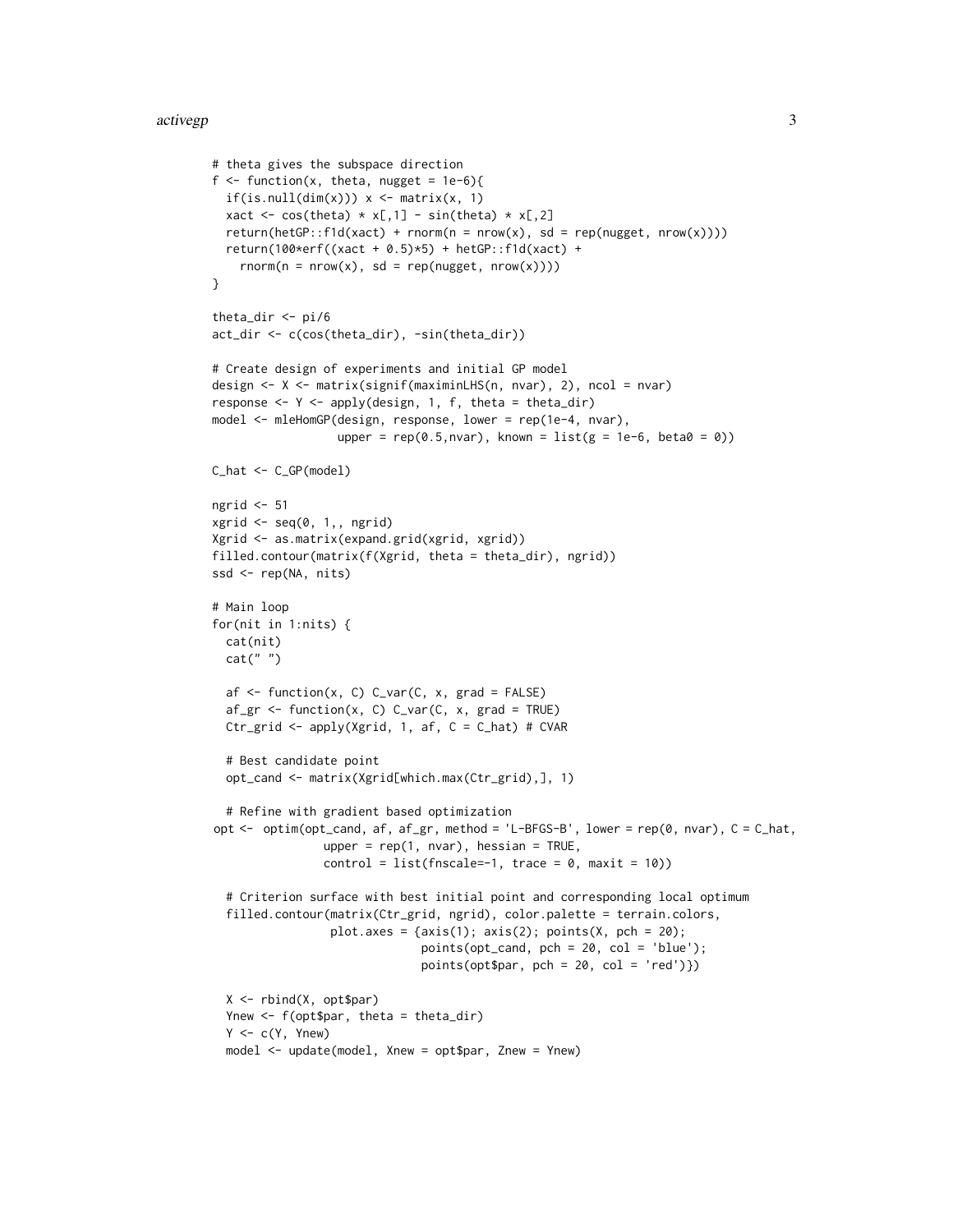```
## periodically restart model fit
  if(nit %% 5 == 0){
 mod2 <- mleHomGP(X = list(X0 = model $X0, Z0 = model $Z0, mult = model $mult), Z = model $Z,known = model$used_args$known, lower = model$used_args$lower,
                      upper = model$used_args$upper)
    if(mod2$11 > model$11) model <math>\leftarrow</math> mod2}
  C_hat <- C_GP(model)
  # Compute subspace distance
  ssd[nit] <- subspace_dist(C_hat, matrix(act_dir, nrow = nvar), r = 1)
}
plot(ssd, type = 'b')
```
<span id="page-3-1"></span>C\_GP *C matrix closed form expression for a GP.*

#### Description

Computes the integral (uniform measure) over the [0,1] box domain of the outer product of the gradients of a Gaussian process. The corresponding matrix is the C matrix central in the active subspace methodology.

#### Usage

C\_GP(model)

### Arguments

model homGP or hetGP GP model, see [hetGP-package](#page-0-0) containing, e.g., a vector of thetas, type of covariance ct, an inverse covariance matrix Ki, a design matrix X0, and response vector Z0.

# Value

a const\_C object with elements

- model: GP model provided;
- mat: C matrix estimated;
- Wij: list of W matrices, of size number of variables;
- ct: covariance type (1 for "Gaussian", 2 for "Matern3\_2", 3 for "Matern5\_2").

#### References

N. Wycoff, M. Binois, S. Wild (2019+), Sequential Learning of Active Subspaces, preprint.

P. Constantine (2015), Active Subspaces, Philadelphia, PA: SIAM.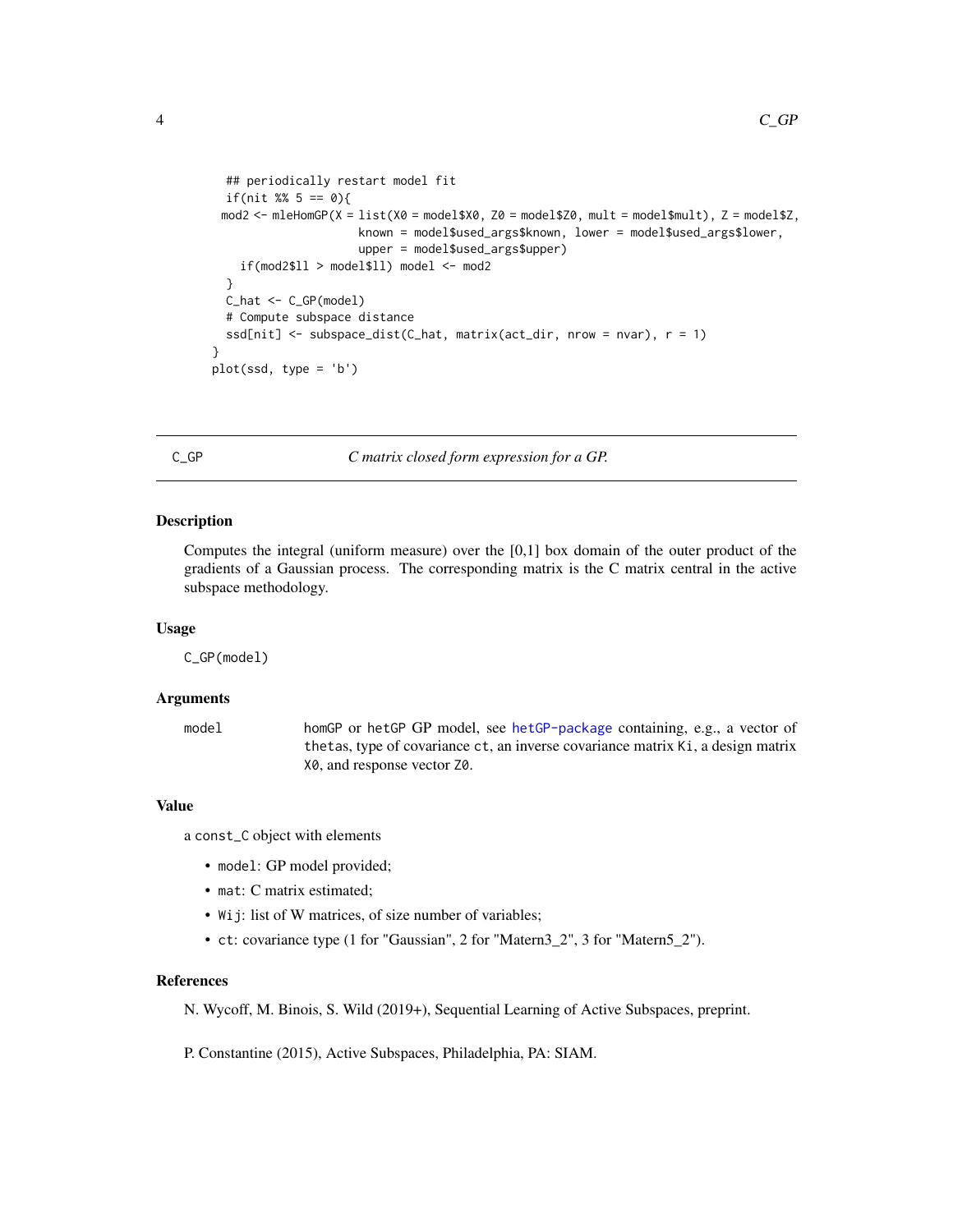# <span id="page-4-0"></span> $C_GP_c$ ci

# **See Also**

print.const\_C.plot.const\_C

#### **Examples**

```
### Active subspace of a Gaussian process
library(hetGP); library(lhs)
set.seed(42)
nvar < -2n < -100# theta gives the subspace direction
f \leftarrow function(x, theta, nugget = 1e-3)if(is.null(dim(x))) x \leftarrow matrix(x, 1)xact <- cos(theta) * x[,1] - sin(theta) * x[,2]
 return(hetGP::f1d(xact) + rnorm(n = nrow(x), sd = rep(nugget, nrow(x))))
}
theta_dir \le- pi/6
act_dir <- c(cos(theta_dir), -sin(theta_dir))
# Create design of experiments and initial GP model
design \leq X \leq matrix(signif(maximinLHS(n, nvar), 2), ncol = nvar)
response \leq Y \leq apply(design, 1, f, theta = theta_dir)
model <- mleHomGP(design, response, known = list(beta0 = 0))C_hat < C_GP(model)# Subspace distance to true subspace:
print(subspace\_dist(C_hat, matrix(act\_dir, nrow = nvar), r = 1))plot(design %*% eigen(C_hat$mat)$vectors[,1], response,
 main = "Projection along estimated active direction")
plot(design %*% eigen(C_hat$mat)$vectors[,2], response,
 main = "Projection along estimated inactive direction")
# For other plots:
# par(mfrow = c(1, 3)) # uncomment to have all plots together
plot(C_hat)
# par(mfrow = c(1, 1)) # restore graphical window
```

```
C GP ci
```
CI on Eigenvalues via Monte Carlo/GP

#### **Description**

CI on Eigenvalues via Monte Carlo/GP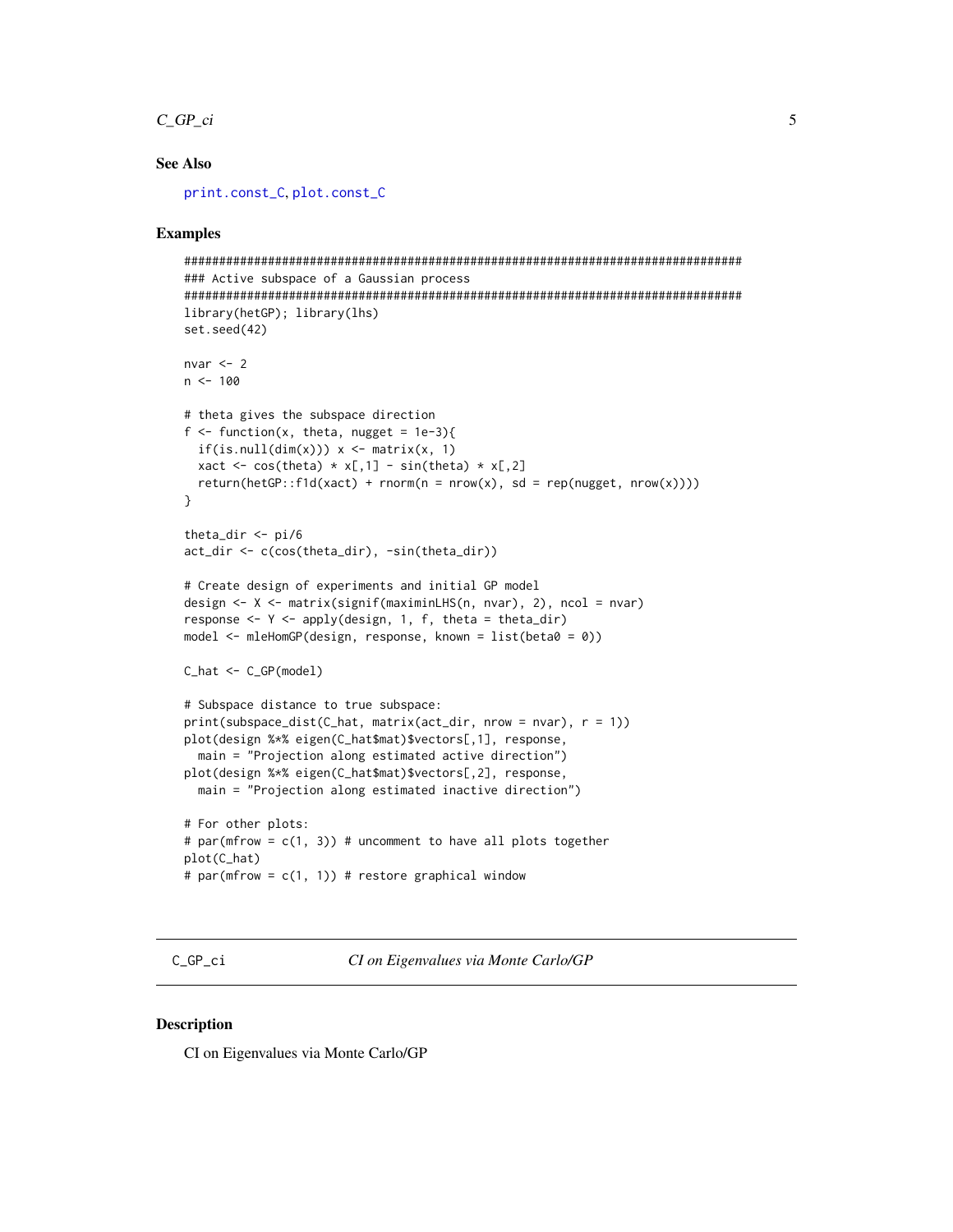#### **Usage**

 $C_GP_{ci} \text{ (model, } B = 100)$ 

#### **Arguments**

| model | A homGP model        |
|-------|----------------------|
| -B    | Monte Carlo iterates |

#### **Value**

A list with elements ci giving 95

```
## Example of uncertainty quantification on C estimate
library(hetGP); library(lhs)
set.seed(42)
nvar < -2n < -20nits < -20# theta gives the subspace direction
f \leftarrow function(x, theta, nugget = 1e-6){
 if(is.null(dim(x))) x \leftarrow matrix(x, 1)xact <- cos(theta) * x[,1] - sin(theta) * x[,2]return(hetGP::f1d(xact) + rnorm(n = nrow(x), sd = rep(nugget, nrow(x))))}
theta_dir \le- pi/6
act_dir <- c(cos(theta_dir), -sin(theta_dir))
# Create design of experiments and initial GP model
design <- X <- matrix(signif(maximinLHS(n, nvar), 2), ncol = nvar)
response <- Y <- apply(design, 1, f, theta = theta_dir)
model <- mleHomGP(design, response, known = list(beta@ = 0))
res <- C_GP_ci(model)
plot(c(1, 2), log(c(mean(res$eigen_draws[,1]), mean(res$eigen_draws[,2]))),
 ylim = range(log(res$eigen-draws)), ylab = "Eigenvalue", xlab = "Index")segments(1, log(resSci[1,1]), 1, log(resSci[2,1]))segments(2, log(res$ci[1,2]), 2, log(res$ci[2,2]))
```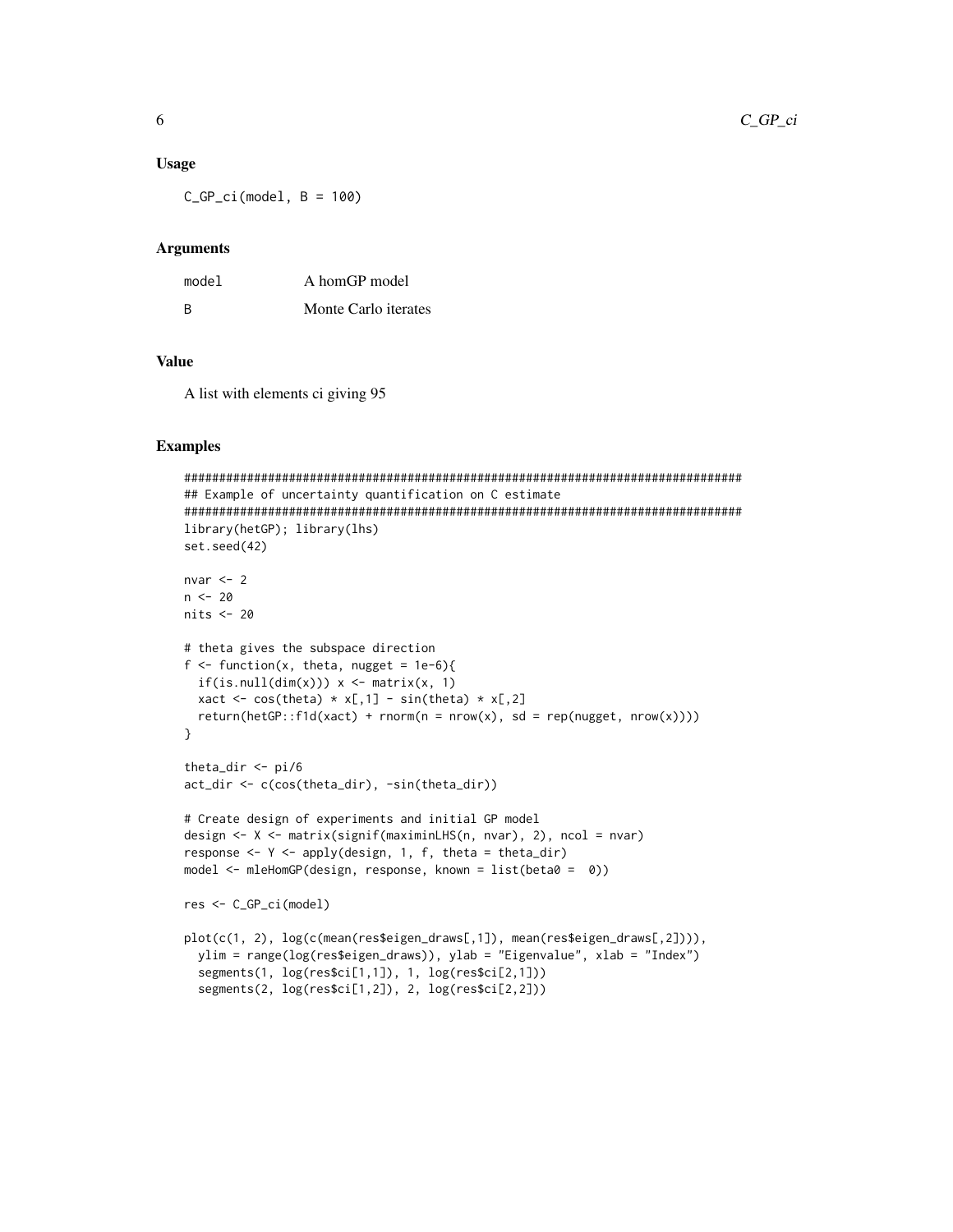<span id="page-6-0"></span> $C_{r}$ 

#### Description

Expected variance of trace of C

## **Usage**

 $C_tr(C, xnew, grad = FALSE)$ 

#### **Arguments**

|      | A const C object, the result of a call to $C_G$ -GP.                               |
|------|------------------------------------------------------------------------------------|
| xnew | The new design point                                                               |
| grad | If FALSE, calculate variance of trace after update. If TRUE, returns the gradient. |

#### **Value**

A real number giving the expected variance of the trace of C given the current design.

#### **References**

N. Wycoff, M. Binois, S. Wild (2019+), Sequential Learning of Active Subspaces, preprint.

```
### Variance of trace criterion landscape
library(hetGP)
   set.seed(42)
  nvar < -2n < -20# theta gives the subspace direction
   f \leftarrow function(x, theta = pi/6, nugget = 1e-6){
   if(is.null(dim(x))) x \leftarrow matrix(x, 1)xact <- cos(theta) * x[,1] - sin(theta) * x[,2]
   return(hetGP::f1d(xact) +
     rnorm(n = nrow(x), sd = rep(nugget, nrow(x))))
   \mathcal{Y}design \leq matrix(signif(runif(nvar*n), 2), ncol = nvar)
   response <- apply(design, 1, f)
   model <- mleHomGP(design, response, lower = rep(1e-4, nvar),
                 upper = rep(0.5, nvar), known = list(g = 1e-4))
```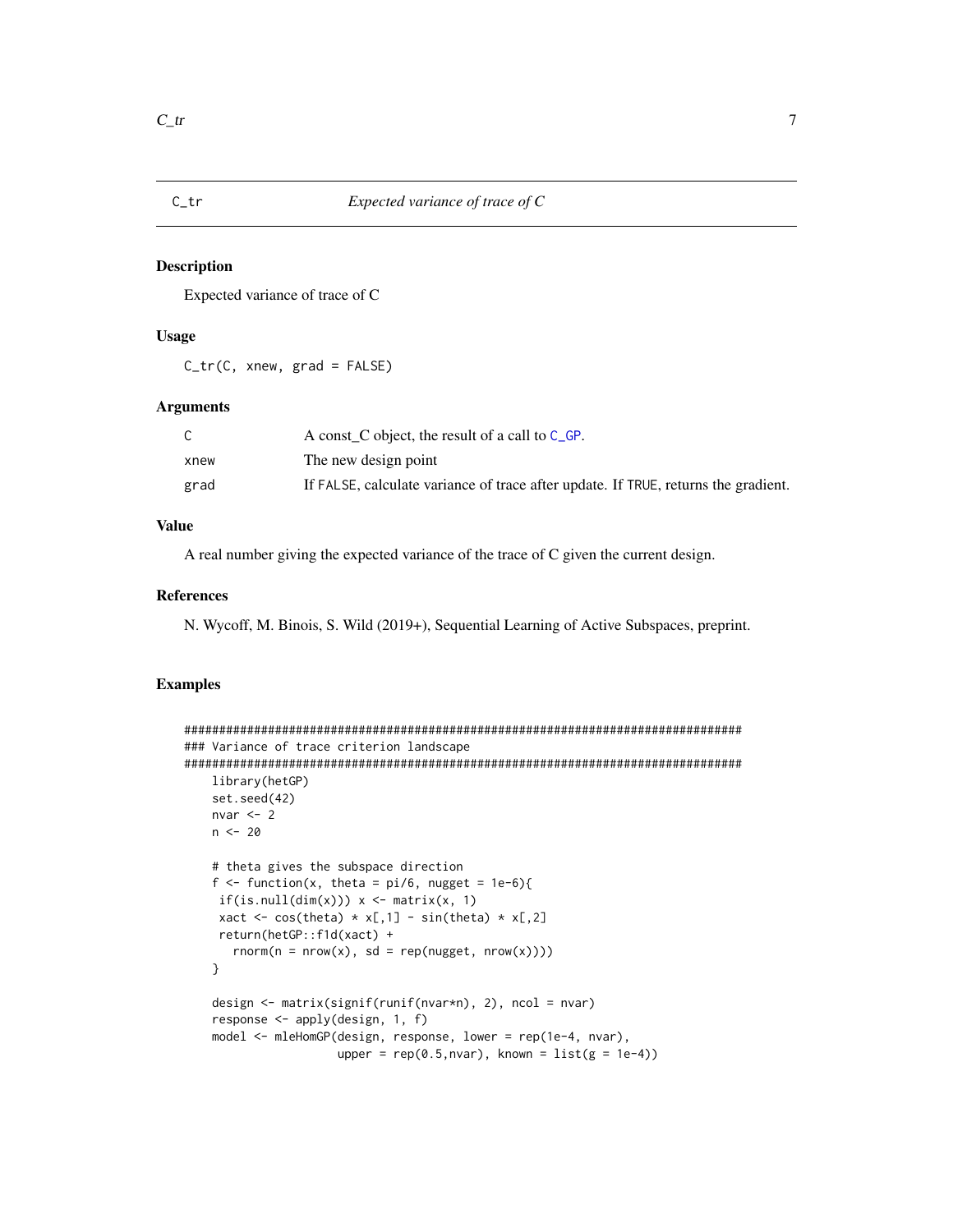```
C_hat < C_GP(\text{model})ngrid \leq -101xgrid <- seq(0, 1, 1, 1)Xgrid <- as.matrix(expand.grid(xgrid, xgrid))
filled.contour(matrix(f(Xgrid), ngrid))
ctr\_grid \leftarrow apply(Xgrid, 1, C_tr, C = C_hat)filled.contour(matrix(Ctr_grid, ngrid), color.palette = terrain.colors,
               plot.axes = \{axis(1); axis(2); points(design, pch = 20)\})
```
 $C_Var$ 

Element-wise  $C_{n+1}$  variance

# **Description**

Element-wise Cn+1 variance

# **Usage**

 $C_var(C, xnew, grad = FALSE)$ 

#### **Arguments**

|      | A const_C object, the result of a call to C_GP.                       |
|------|-----------------------------------------------------------------------|
| xnew | The new design point                                                  |
| grad | If FALSE, calculate variance of update. If TRUE, returns the gradient |

#### **Value**

A real number giving the expected elementwise variance of C given the current design.

#### **References**

N. Wycoff, M. Binois, S. Wild (2019+), Sequential Learning of Active Subspaces, preprint.

```
### Norm of the variance of C criterion landscape
library(hetGP)
set.seed(42)
nvar < -2n < -20
```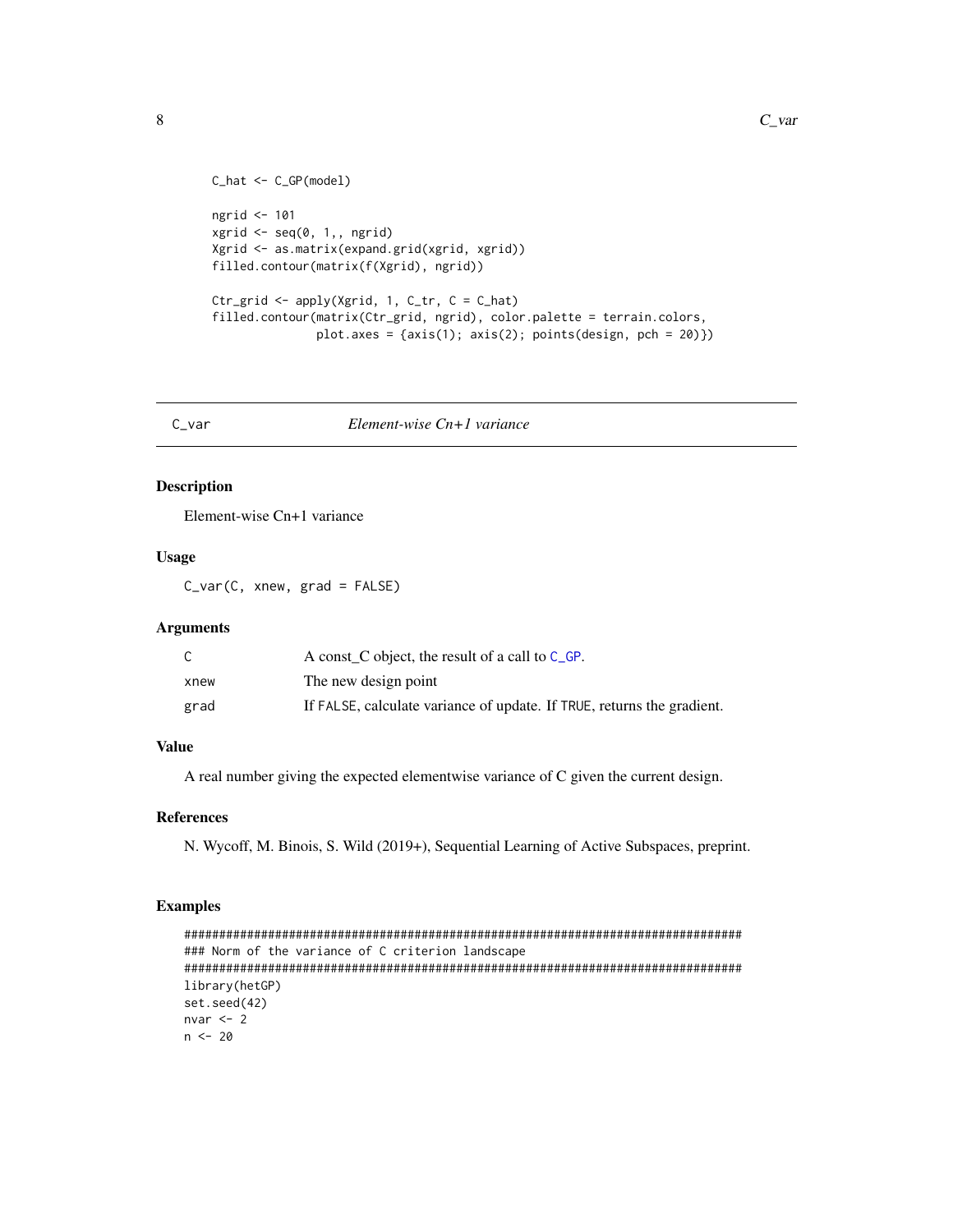```
# theta gives the subspace direction
f \leftarrow function(x, theta = pi/6, nugget = 1e-6)if(is.null(dim(x))) x <- matrix(x, 1)xact <- cos(theta) * x[,1] - sin(theta) * x[,2]return(hetGP::f1d(xact)
   + rnorm(n = nrow(x), sd = rep(nugget, nrow(x))))}
design <- matrix(signif(runif(nvar*n), 2), ncol = nvar)
response <- apply(design, 1, f)
model <- mleHomGP(design, response, lower = rep(1e-4, nvar),
                  upper = rep(0.5, nvar), known = list(g = 1e-4))C_hat <- C_GP(model)
ngrid <- 51
xgrid \leftarrow seq(0, 1, , ngrid)Xgrid <- as.matrix(expand.grid(xgrid, xgrid))
filled.contour(matrix(f(Xgrid), ngrid))
cvar_crit <- function(C, xnew){
return(sqrt(sum(C_var(C, xnew)^2)))
}
Cvar_grid <- apply(Xgrid, 1, cvar_crit, C = C_hat)
filled.contour(matrix(Cvar_grid, ngrid), color.palette = terrain.colors,
               plot.axes = {axis(1); axis(2); points(design, pch = 20)})
```

|  | - 1 |  |
|--|-----|--|
|  |     |  |

C\_var2 *Alternative Variance of Update*

#### Description

Defined as  $E[(C - E[C])^2]$ , where  $A^2 = AA$  (not elementwise multiplication).

#### Usage

```
C_var2(C, xnew, grad = FALSE)
```
#### Arguments

|      | A const_C object, the result of a call to $C_GP$ .                     |
|------|------------------------------------------------------------------------|
| xnew | The new design point                                                   |
| grad | If FALSE, calculate variance of update. If TRUE, returns the gradient. |

#### Value

A real number giving the expected variance of C defined via matrix multiplication given the current design.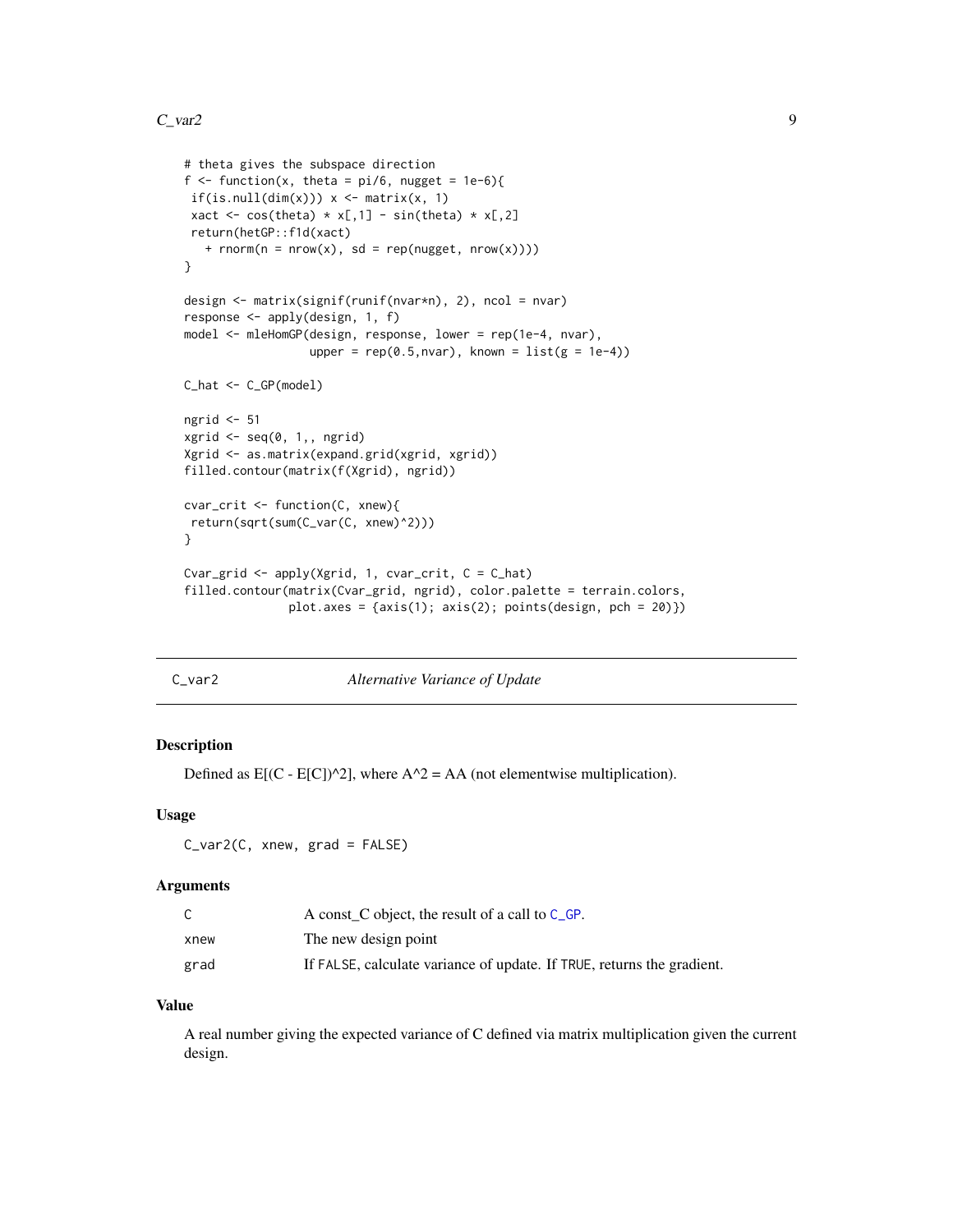#### <span id="page-9-0"></span>**References**

N. Wycoff, M. Binois, S. Wild (2019+), Sequential Learning of Active Subspaces, preprint.

#### **Examples**

```
### Norm of the variance of C criterion landscape
library(hetGP)
set.seed(42)
nvar < 2n < -20# theta gives the subspace direction
f \leftarrow function(x, theta = pi/6, nugget = 1e-6){
if(is.null(dim(x))) x <- matrix(x, 1)
xact <- cos(theta) * x[,1] - sin(theta) * x[,2]return(hetGP::f1d(xact) + rnorm(n = nrow(x), sd = rep(nugget, nrow(x))))}
design <- matrix(signif(runif(nvar*n), 2), ncol = nvar)
response \leq apply(design, 1, f)
model <- mleHomGP(design, response, lower = rep(1e-4, nvar),
               upper = rep(0.5, nvar), known = list(g = 1e-4))C_hat \leftarrow C_GP(model)ngrid <-51xgrid \leftarrow seq(0, 1, , ngrid)Xgrid <- as.matrix(expand.grid(xgrid, xgrid))
filled.contour(matrix(f(Xgrid), ngrid))
cvar_crit <- function(C, xnew){
return(sqrt(sum(C_var(C, xnew)^2)))
\mathcal{L}Cvar_grid <- apply(Xgrid, 1, cvar_crit, C = C_hhat)
filled.contour(matrix(Cvar_grid, ngrid), color.palette = terrain.colors,
             plot.axes = \{axis(1); axis(2); points(design, pch = 20)\})
```
domain\_to\_R

Rectangular Domain -> Unbounded Domain

#### **Description**

Given an m dimensional function whose inputs live in bounded intervals [a1, b1], ..., [am, bm], return a wrapped version of the function whose inputs live in  $R^{\wedge}m$ . Transformed using the logit function.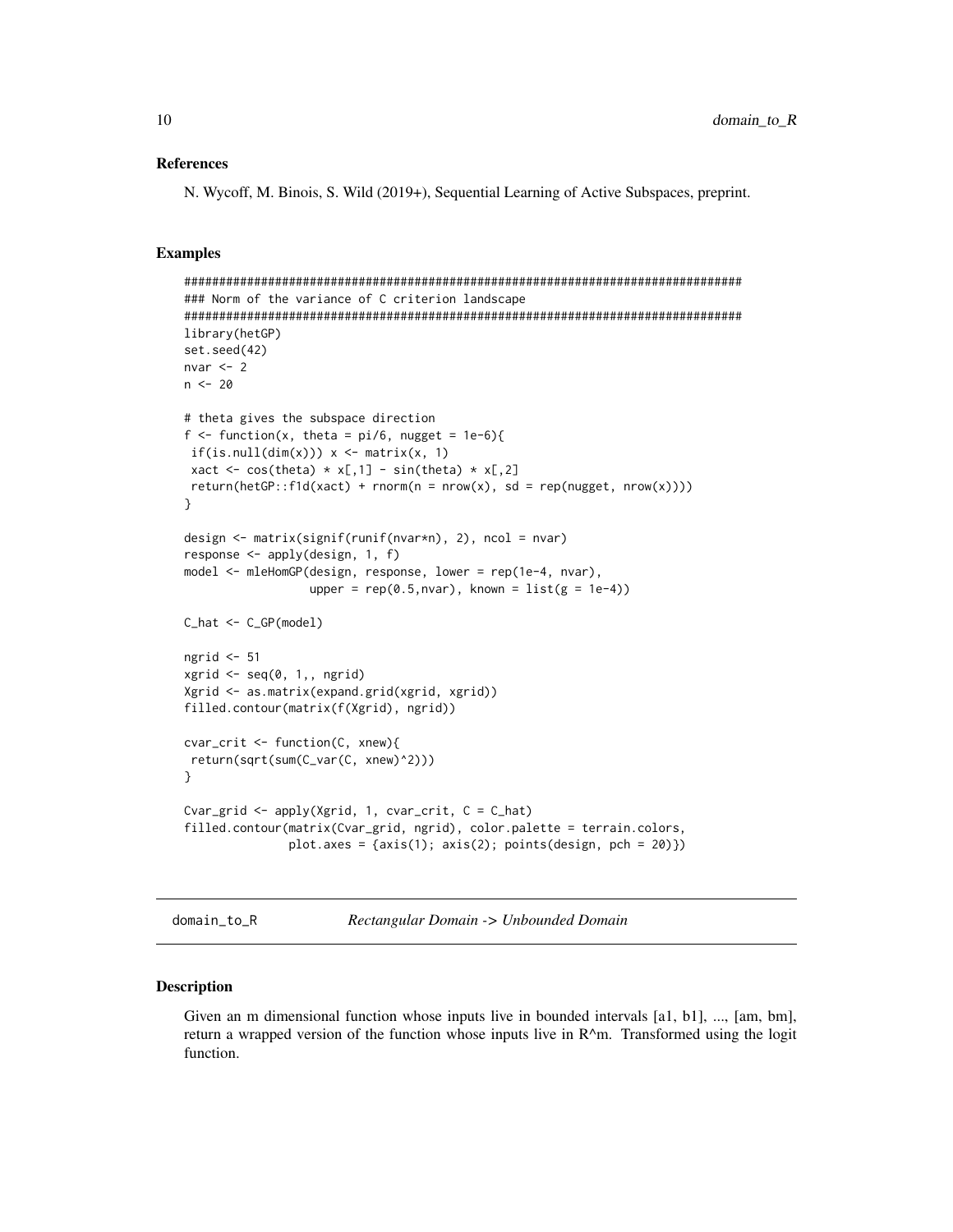# <span id="page-10-0"></span>domain\_to\_unit 11

# Usage

domain\_to\_R(f, domain)

#### Arguments

|        | The function to wrap, should have a single vector-valued input.        |
|--------|------------------------------------------------------------------------|
| domain | A list of real tuples, indicating the original domain of the function. |

# Value

A function wrapping f.

domain\_to\_unit *Change a function's inputs to live in [-1, 1]*

# Description

Given an m dimensional function whose inputs live in bounded intervals [a1, b1], ..., [am, bm], return a wrapped version of the function whose inputs live in [-1, 1], ..., [-1, 1].

#### Usage

domain\_to\_unit(f, domain)

# Arguments

|        | The function to wrap, should have a single vector-valued input.        |
|--------|------------------------------------------------------------------------|
| domain | A list of real tuples, indicating the original domain of the function. |

# Value

A function wrapping f.

grad\_est\_subspace *Estimate the Active Subspace of a Cheap Function using Gradients*

# Description

Looks between [-1, 1]

#### Usage

```
grad_est_subspace(f, r, m, M = NULL, scale = FALSE)
```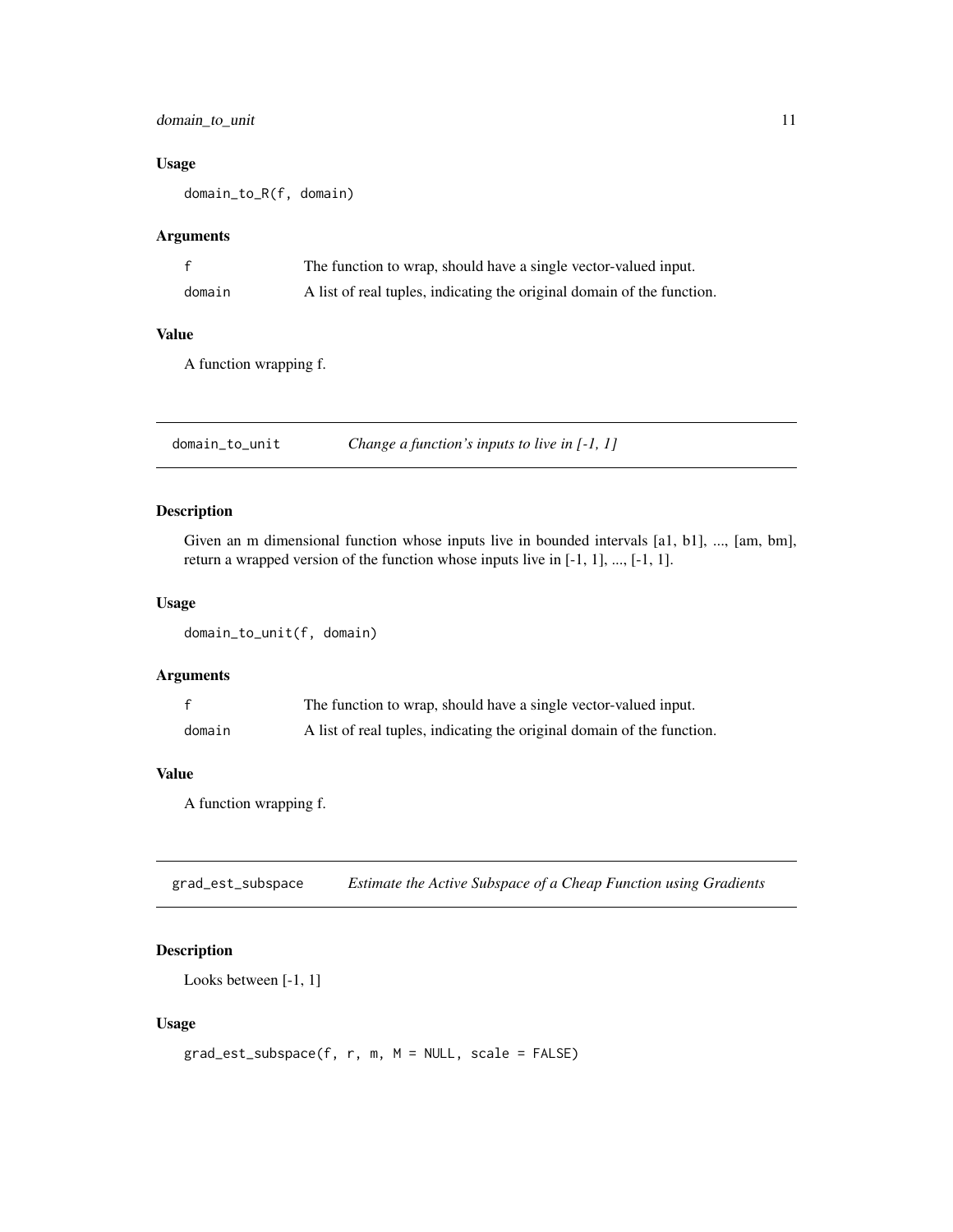# <span id="page-11-0"></span>Arguments

|       | The function to eval                                                   |
|-------|------------------------------------------------------------------------|
|       | The max dim of the active subspace                                     |
| m     | The dimension of the underlying/embedding space.                       |
| M     | optional budget of evaluations, default to $2 \times r \times \log(m)$ |
| scale | Scale all gradients to have norm 1?                                    |

### Value

A list with sub, the active subspace, sv, the singular values (all m of them), fs, which gives function values, gs, function grads, and X, which gives sampled locations.

| logLikHessian | Hessian of the log-likelihood with respect to lengthscales hyperparam- |
|---------------|------------------------------------------------------------------------|
|               | eters Works for homGP and hetGP models from the hetGP package for      |
|               | now.                                                                   |
|               |                                                                        |

# Description

Hessian of the log-likelihood with respect to lengthscales hyperparameters Works for homGP and hetGP models from the hetGP package for now.

# Usage

```
logLikHessian(model)
```
#### Arguments

model homGP model

# Value

A matrix giving the Hessian of the GP loglikelihood.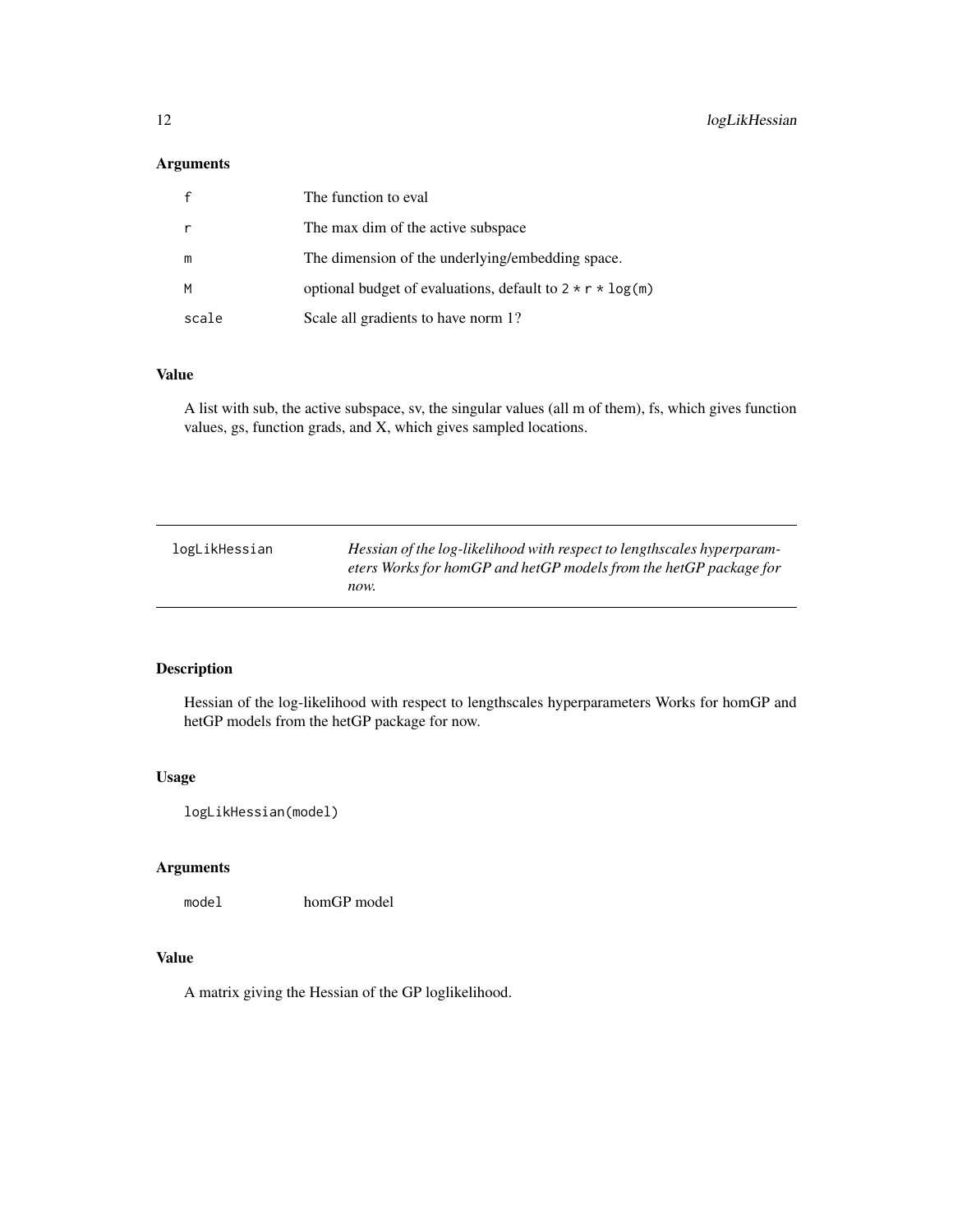<span id="page-12-0"></span>

# Description

f:[-1, 1] -> R Becomes f:[0,1] -> R

# Usage

n11\_2\_01(f)

#### Arguments

f initial function

# Value

The same function with domain shifted.

<span id="page-12-1"></span>plot.const\_C *Plot const\_C objectc*

# Description

Plot const\_C objectc

# Usage

```
## S3 method for class 'const_C'
plot(x, output = c("all", "matrix", "logvals",
  "projfn"), \ldots)
```
# Arguments

|                         | A const_C object, the result of a call to $C_G$ GP                                                                                                         |
|-------------------------|------------------------------------------------------------------------------------------------------------------------------------------------------------|
| output                  | one of "image" (image of the C matrix), "logvals" (log-eigen values), "projfn"<br>projected function on first eigen vector or all plots at once (default). |
| $\cdot$ $\cdot$ $\cdot$ | Additional parameters. Not used.                                                                                                                           |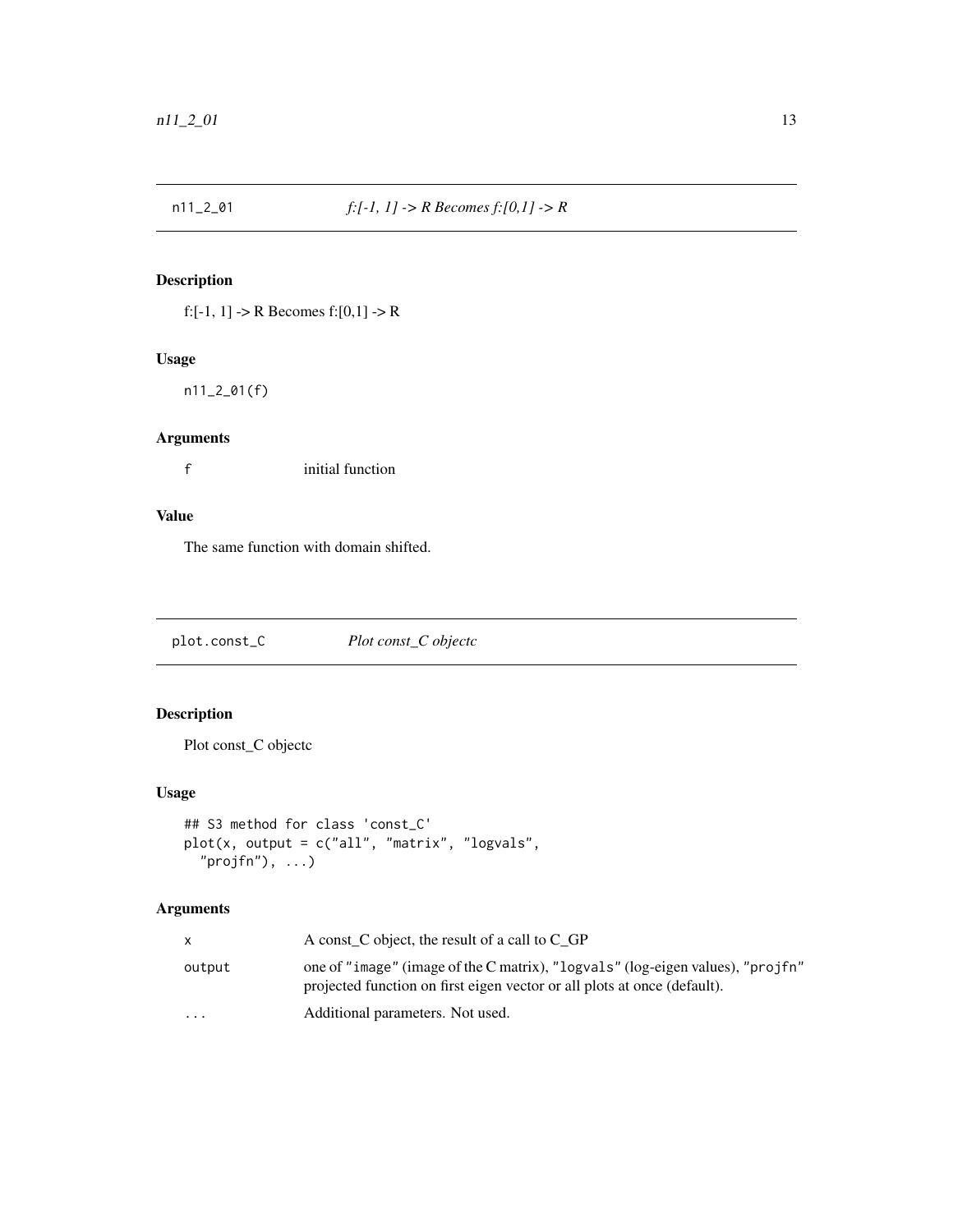<span id="page-13-1"></span><span id="page-13-0"></span>print.const\_C *Print const\_C objects*

# Description

Print const\_C objects

# Usage

## S3 method for class 'const\_C'  $print(x, \ldots)$ 

# Arguments

| X | A const_C object, the result of a call to C_GP |
|---|------------------------------------------------|
| . | Additional parameters. Not used.               |

| subspace_dist |  |  | Get the distance between subspaces defined as the ranges of A and B |
|---------------|--|--|---------------------------------------------------------------------|
|---------------|--|--|---------------------------------------------------------------------|

# Description

Get the distance between subspaces defined as the ranges of A and B

# Usage

```
subspace_dist(A, B, r)
```
# Arguments

| A | A matrix or const <sub>L</sub> C object.                                                                               |
|---|------------------------------------------------------------------------------------------------------------------------|
| B | Another matrix with the same number of rows as A, or const_C object of the<br>same dimension.                          |
|   | A scalar integer, the dimension of the subspace to compare (only necessary if<br>either A or B is a const $C$ object). |

# Value

A nonnegative scalar giving the cosine of the first principle angle between the two subspaces.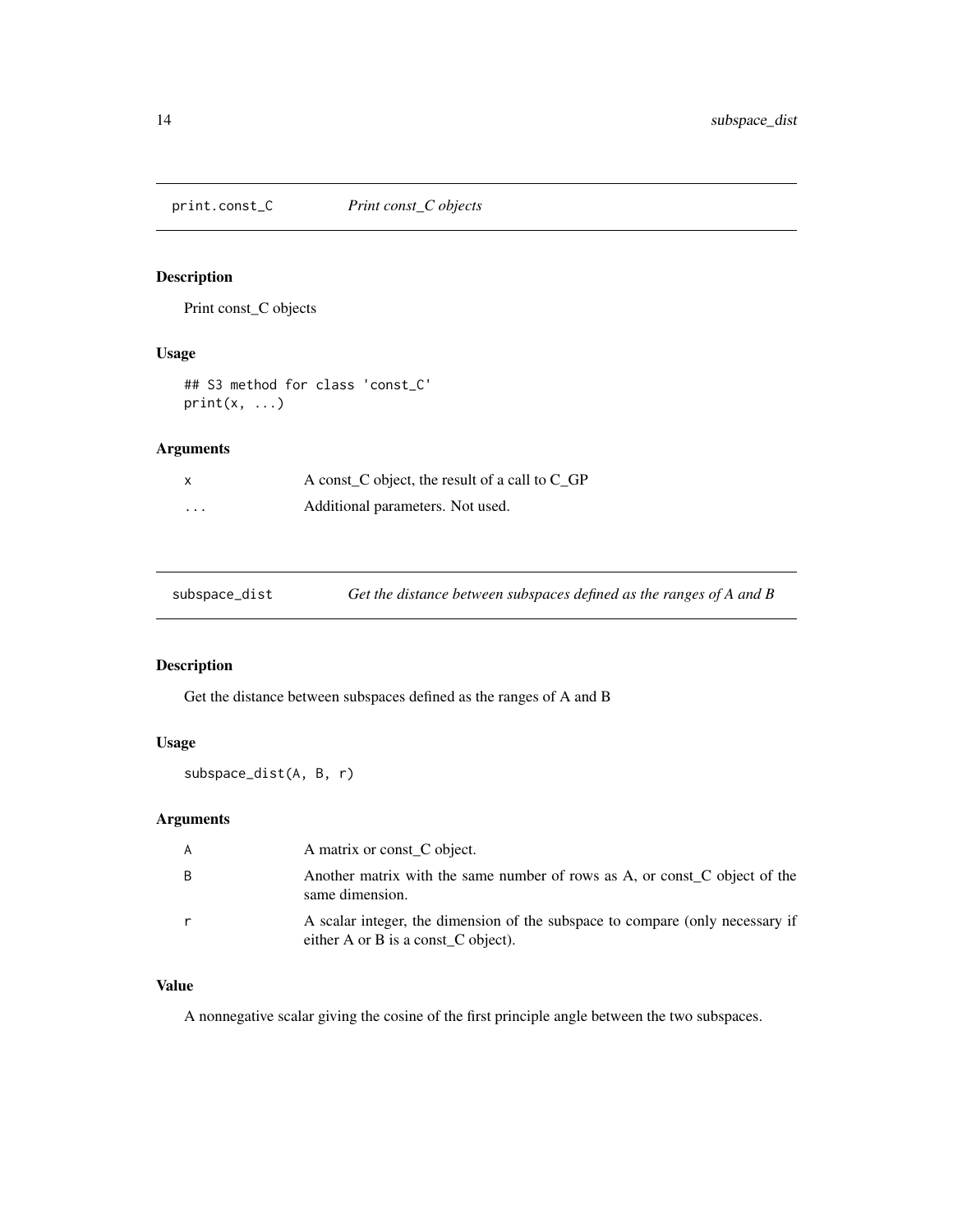<span id="page-14-0"></span>update.const\_C *C update with new observations*

#### Description

Update Constantine's C with new point(s) for a GP

#### Usage

```
## S3 method for class 'const_C'
update(object, Xnew, Znew, ...)
```
# Arguments

| object                  | A const C object, the result of a call to the C GP function. |
|-------------------------|--------------------------------------------------------------|
| Xnew                    | matrix (one point per row) corresponding to the new designs  |
| Znew                    | vector of size nrow (Xnew) for the new responses at Xnew     |
| $\cdot$ $\cdot$ $\cdot$ | not used (for consistency of update method)                  |

# Value

The updated const\_C object originally provided.

#### See Also

[C\\_GP](#page-3-1) to generate const\_C objects from [mleHomGP](#page-0-0) objects; [update\\_C2](#page-15-1) for an update using faster expressions.

```
################################################################################
### Active subspace of a Gaussian process
################################################################################
library(hetGP); library(lhs)
set.seed(42)
nvar <-2n < - 100# theta gives the subspace direction
f \leftarrow function(x, theta, nugget = 1e-3)if(is.null(dim(x))) x \leftarrow matrix(x, 1)xact \leq cos(theta) \star x[,1] - sin(theta) \star x[,2]
  return(hetGP::f1d(xact) +
    rnorm(n = nrow(x), sd = rep(nugget, nrow(x))))}
```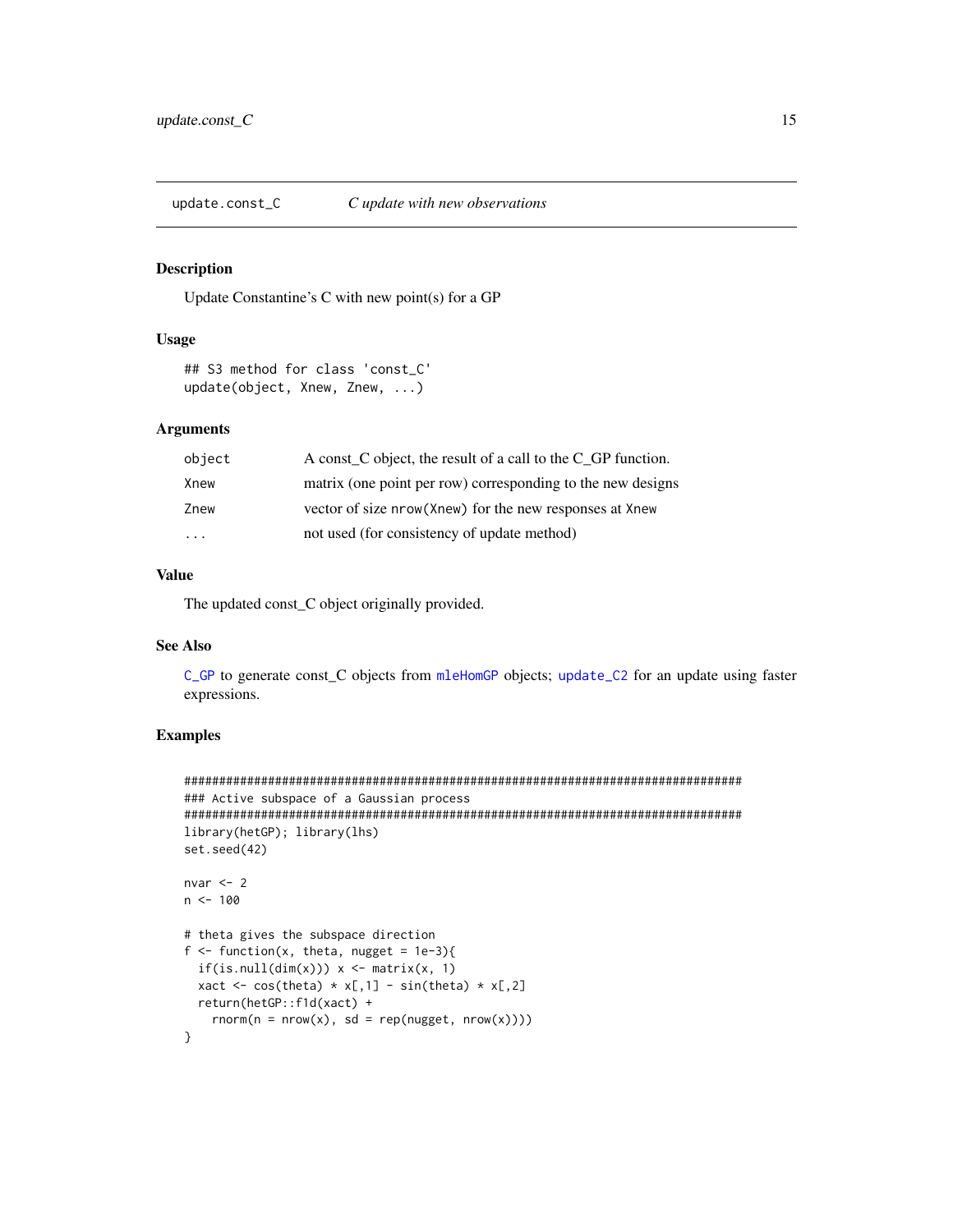```
theta_dir <- pi/6
act_dir <- c(cos(theta_dir), -sin(theta_dir))
# Create design of experiments and initial GP model
design <- X <- matrix(signif(maximinLHS(n, nvar), 2), ncol = nvar)
response <- Y <- apply(design, 1, f, theta = theta_dir)
model <- mleHomGP(design, response, known = list(beta0 = 0))
C_hat <- C_GP(model)
print(C_hat)
print(subspace_dist(C_hat, matrix(act_dir, nrow = nvar), r = 1))
# New designs
Xnew \leq matrix(runif(2), 1)
Znew <- f(Xnew, theta_dir)
C_new <- update(C_hat, Xnew, Znew)
print(C_new)
subspace_dist(C_new, matrix(act_dir, nrow = nvar), r = 1)
```
<span id="page-15-1"></span>update\_C2 *Update Constantine's C, using update formula*

### Description

Update Constantine's C, using update formula

#### Usage

update\_C2(C, xnew, ynew)

#### Arguments

|      | A const C object, the result of a call to $C$ -GP. |
|------|----------------------------------------------------|
| xnew | The new design point                               |
| vnew | The new response                                   |

#### Value

Updated C matrix, a const\_C object.

## References

N. Wycoff, M. Binois, S. Wild (2019+), Sequential Learning of Active Subspaces, preprint.

<span id="page-15-0"></span>